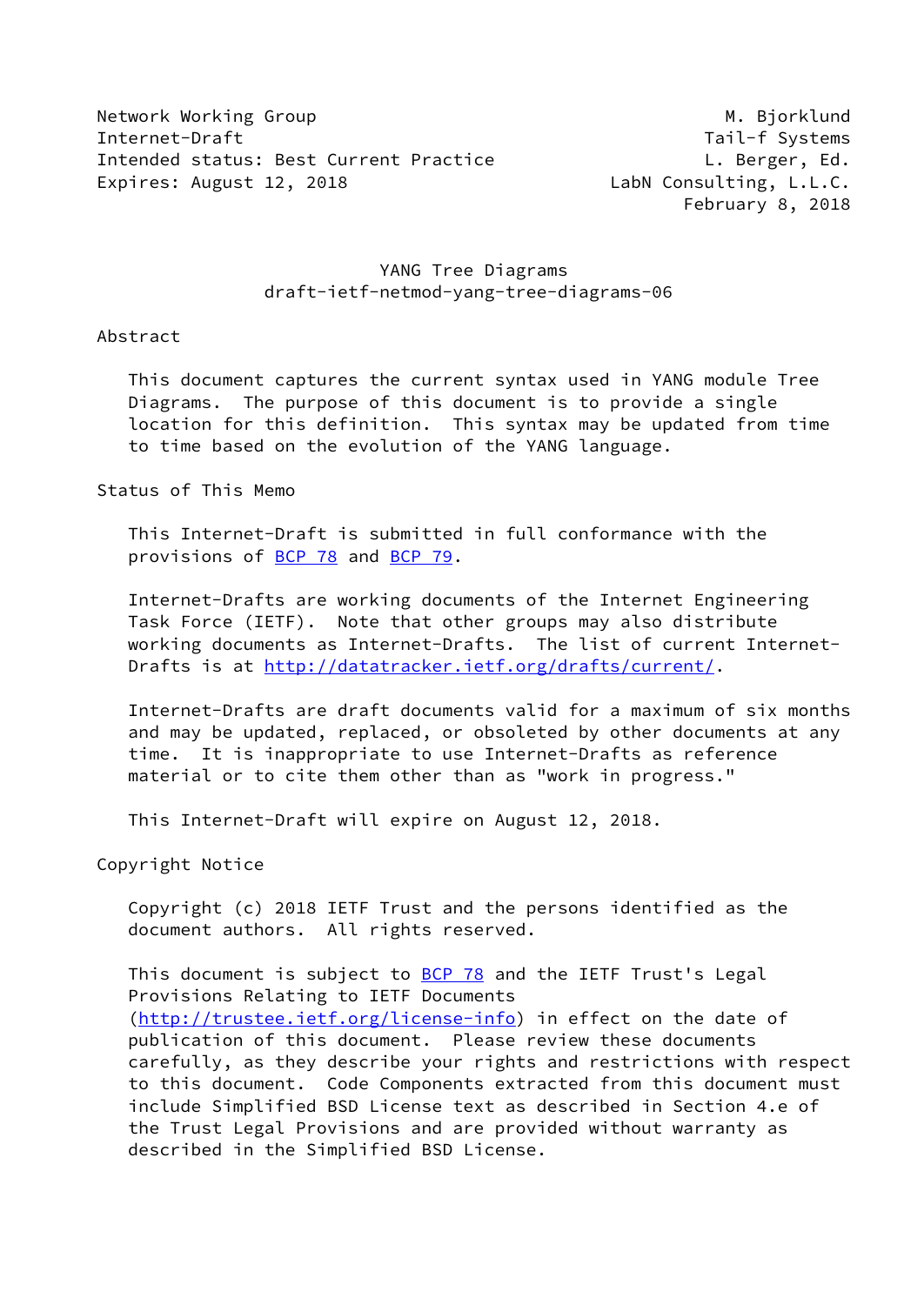<span id="page-1-1"></span>Internet-Draft YANG Tree Diagrams February 2018

# Table of Contents

|      |                                                |  |  | $\overline{2}$  |
|------|------------------------------------------------|--|--|-----------------|
| 2.   |                                                |  |  | $\overline{3}$  |
| 2.1. |                                                |  |  | 6               |
| 2.2. |                                                |  |  | 6               |
| 2.3. |                                                |  |  | 6               |
| 2.4. | Collapsed Node Representation                  |  |  | $\underline{6}$ |
| 2.5. |                                                |  |  | $\overline{1}$  |
| 2.6. |                                                |  |  | $\overline{1}$  |
|      |                                                |  |  | 8               |
| 3.1. |                                                |  |  | 8               |
| 3.2. |                                                |  |  | 9               |
|      |                                                |  |  | 9               |
|      | 4. YANG Schema Mount Tree Diagrams             |  |  | 10              |
|      | $4.1$ . Representation of Mounted Schema Trees |  |  | 10              |
| 5.   |                                                |  |  | 12              |
| 6.   |                                                |  |  | 12              |
| 7.   |                                                |  |  | 12              |
|      | Authors' Addresses                             |  |  | 13              |
|      |                                                |  |  |                 |

## <span id="page-1-0"></span>[1](#page-1-0). Introduction

YANG Tree Diagrams were first published in [[RFC6536\]](https://datatracker.ietf.org/doc/pdf/rfc6536). Such diagrams are used to provided a simplified graphical representation of a data model and can be automatically generated via tools such as "pyang". (See [<https://github.com/mbj4668/pyang](https://github.com/mbj4668/pyang)>). This document describes the syntax used in YANG Tree Diagrams. It is expected that this document will be updated or replaced as changes to the YANG language, see [\[RFC7950](https://datatracker.ietf.org/doc/pdf/rfc7950)], necessitate.

 Today's common practice is to include the definition of the syntax used to represent a YANG module in every document that provides a tree diagram. This practice has several disadvantages and the purpose of this document is to provide a single location for this definition. It is not the intent of this document to restrict future changes, but rather to ensure such changes are easily identified and suitably agreed upon.

An example tree diagram can be found in [\[RFC7223\] Section](https://datatracker.ietf.org/doc/pdf/rfc7223#section-3) 3. A portion of which follows: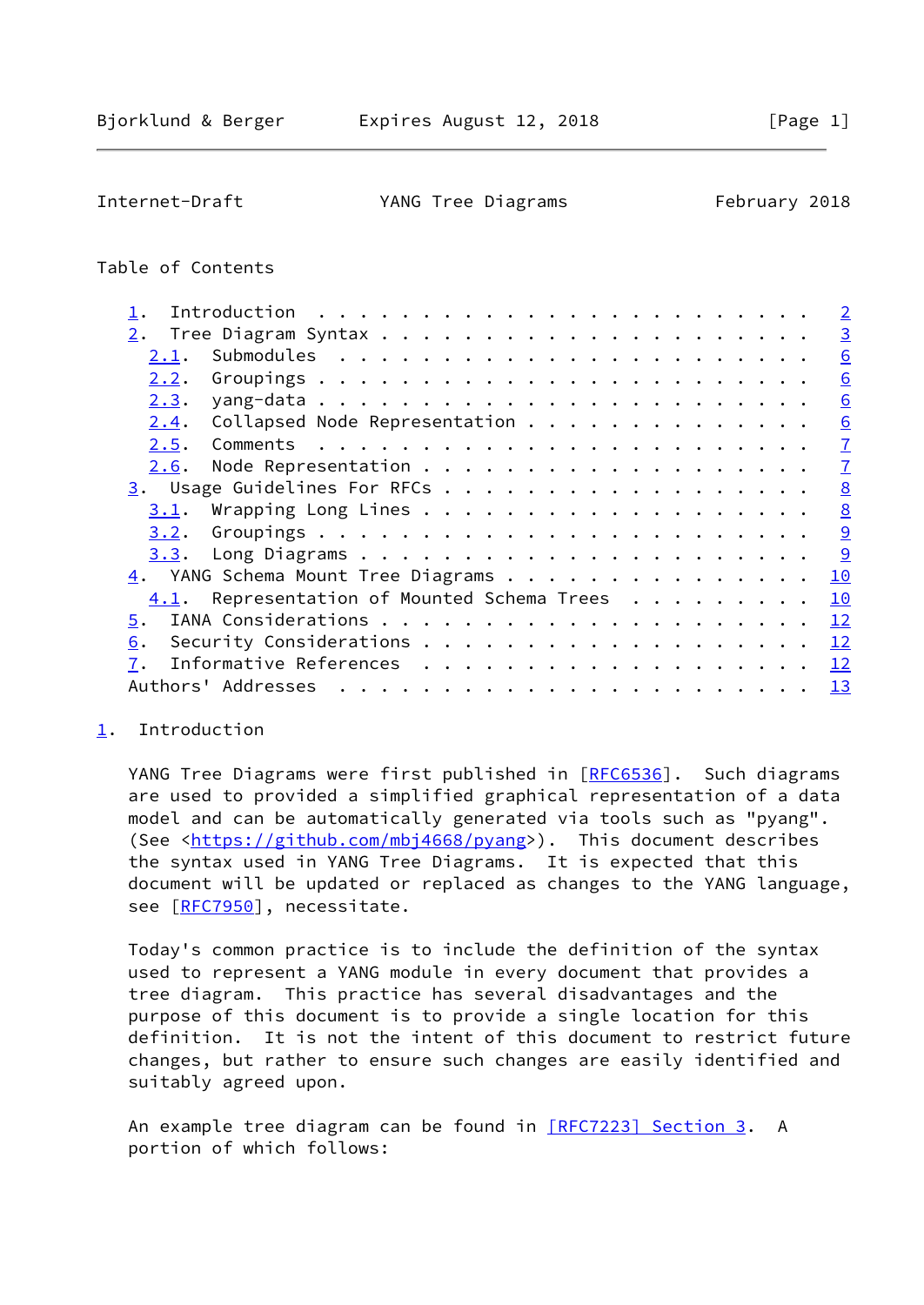Bjorklund & Berger Expires August 12, 2018 [Page 2]

<span id="page-2-1"></span>Internet-Draft YANG Tree Diagrams February 2018

| +--rw interfaces |                                 |             |
|------------------|---------------------------------|-------------|
|                  | +--rw interface* [name]         |             |
| $+--rw$ name     |                                 | string      |
|                  | +--rw description?              | string      |
| +--rw type       |                                 | identityref |
|                  | +--rw enabled?                  | boolean     |
|                  | +--rw link-up-down-trap-enable? | enumeration |
|                  |                                 |             |

<span id="page-2-0"></span>[2](#page-2-0). Tree Diagram Syntax

 This section describes the meaning of the symbols used in YANG Tree diagrams.

 A full tree diagram of a module represents all elements. It includes the name of the module and sections for top level module statements (typically containers), augmentations, rpcs and notifications all identified under a module statement. Module trees may be included in a document as a whole, by one or more sections, or even subsets of nodes.

 A module is identified by "module:" followed the module-name. This is followed by one or more sections, in order:

- 1. The top-level data nodes defined in the module, offset by 2 spaces.
- 2. Augmentations, offset by 2 spaces and identified by the keyword "augment" followed by the augment target node and a colon (":") character.
- 3. RPCs, offset by 2 spaces and identified by "rpcs:".
- 4. Notifications, offset by 2 spaces and identified by "notifications:".
- 5. Groupings, offset by 2 spaces, and identified by the keyword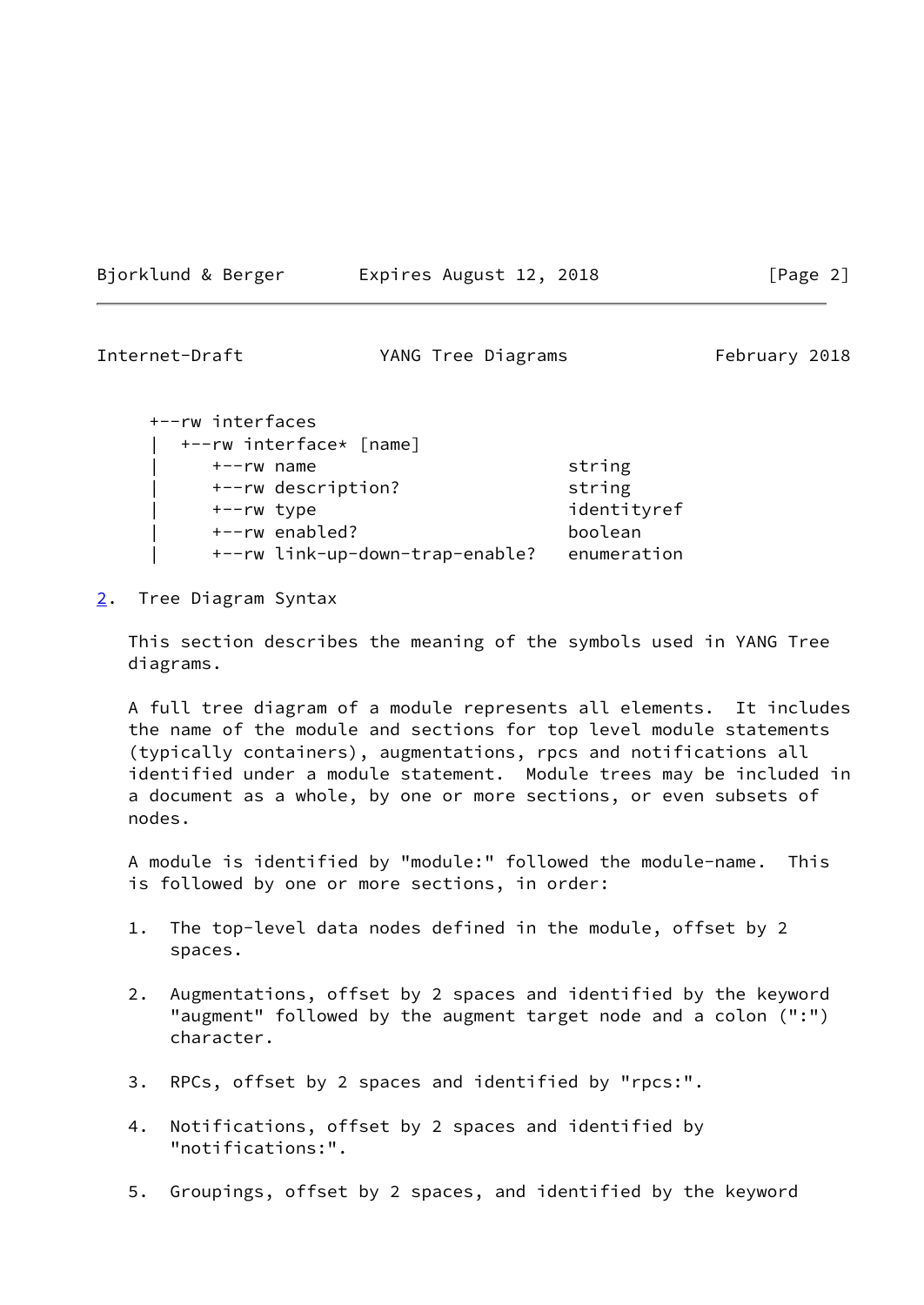"grouping" followed by the name of the grouping and a colon (":") character.

 6. yang-data, offset by 2 spaces, and identified by the keyword "yang-data" followed by the name of the yang-data structure and a colon (":") character.

 The relative organization of each section is provided using a text based format that is typical of a file system directory tree display command. Each node in the tree is prefaces with "+--". Schema nodes that are children of another node are offset from the parent by 3 spaces. Sibling schema nodes are listed with the same space offset

| Bjorklund & Berger | Expires August 12, 2018 | [Page 3] |
|--------------------|-------------------------|----------|
|                    |                         |          |

Internet-Draft YANG Tree Diagrams February 2018

 and, when separated by lines, linked via a vertical bar ("|") character.

The full format, including spacing conventions is: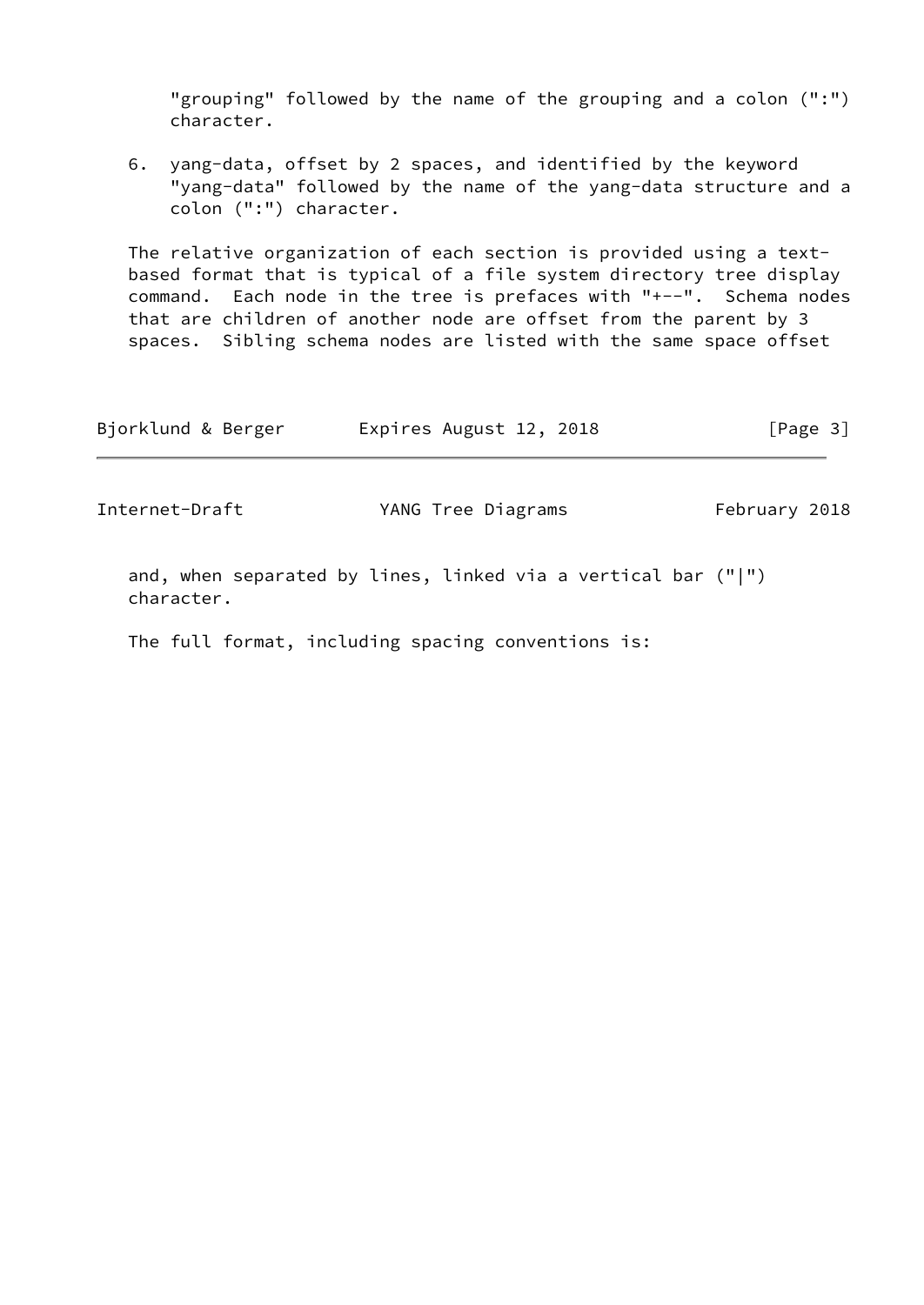| Bjorklund & Berger | Expires August 12, 2018 | [Page 4] |
|--------------------|-------------------------|----------|
|--------------------|-------------------------|----------|

Internet-Draft YANG Tree Diagrams February 2018

```
 module: <module-name>
   +--<node>
     | +--<node>
   | +--<node>
   +--<node>
      +--<node>
         +--<node>
   augment <target-node>:
     +--<node>
        +--<node>
        +--<node>
            +--<node>
   augment <target-node>:
     +--<node>
   rpcs:
     +--<rpc-node>
     +--<rpc-node>
        +--<node>
         | +--<node>
        +--<node>
```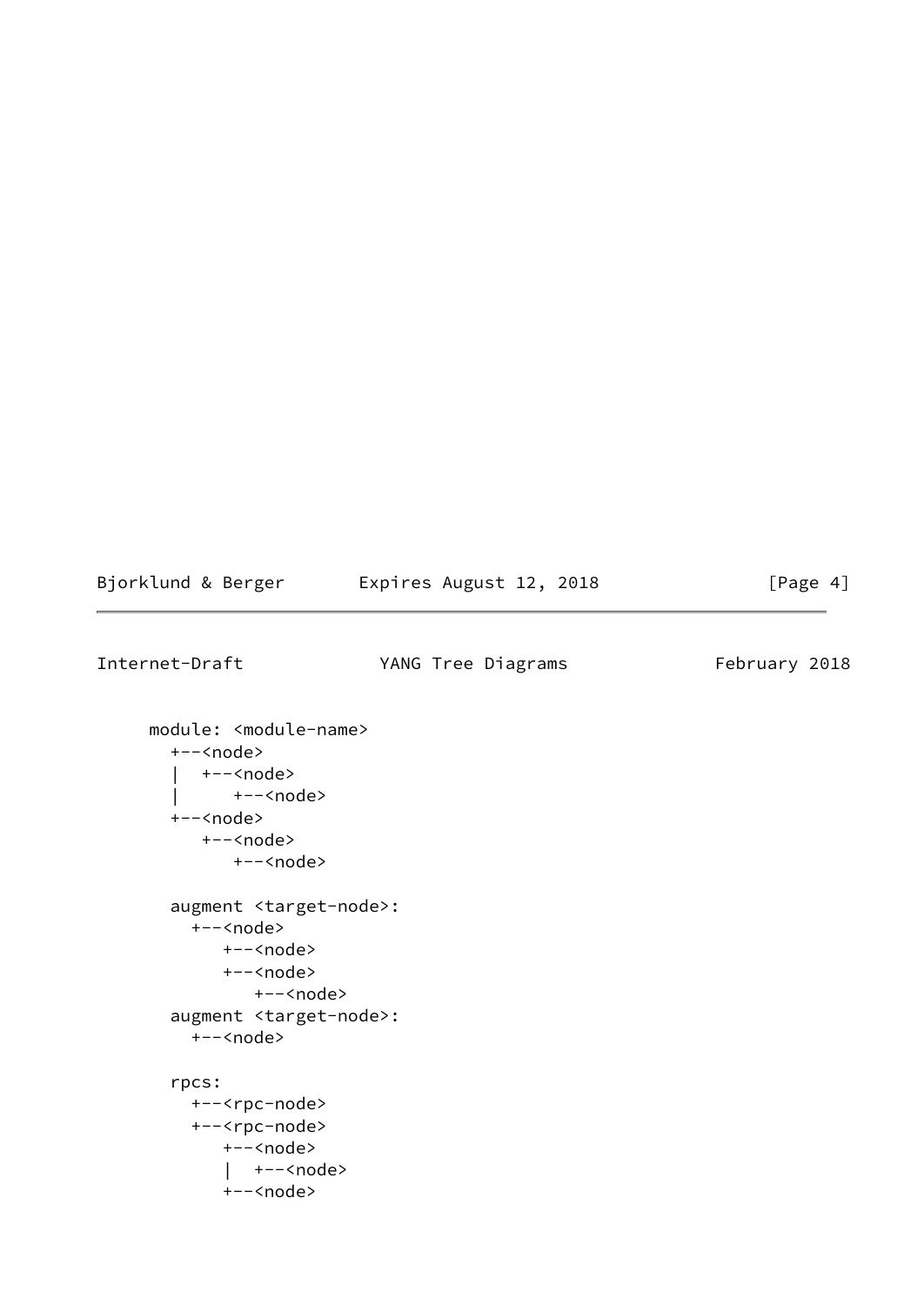```
 notifications:
   +--<notification-node>
   +--<notification-node>
      +--<node>
      | +--<node>
      +--<node>
 grouping <grouping-name>:
   +--<node>
      +--<node>
      | +--<node>
      +--<node>
 grouping <grouping-name>:
   +--<node>
 yang-data <yang-data-name>:
   +--<node>
      +--<node>
      | +--<node>
      +--<node>
 yang-data <yang-data-name>:
   +--<node>
```

| Bjorklund & Berger | Expires August 12, 2018 | [Page 5] |
|--------------------|-------------------------|----------|
|                    |                         |          |

<span id="page-5-1"></span>Internet-Draft YANG Tree Diagrams February 2018

### <span id="page-5-0"></span>[2.1](#page-5-0). Submodules

 Submodules are represented in the same fashion as modules, but are identified by "submodule:" followed the (sub)module-name. For example:

```
submodule: <module-name>
   +--<node>
     | +--<node>
         | +--<node>
```
### <span id="page-5-2"></span>[2.2](#page-5-2). Groupings

 Nodes within a used grouping are normally expanded as if the nodes were defined at the location of the "uses" statement. However, it is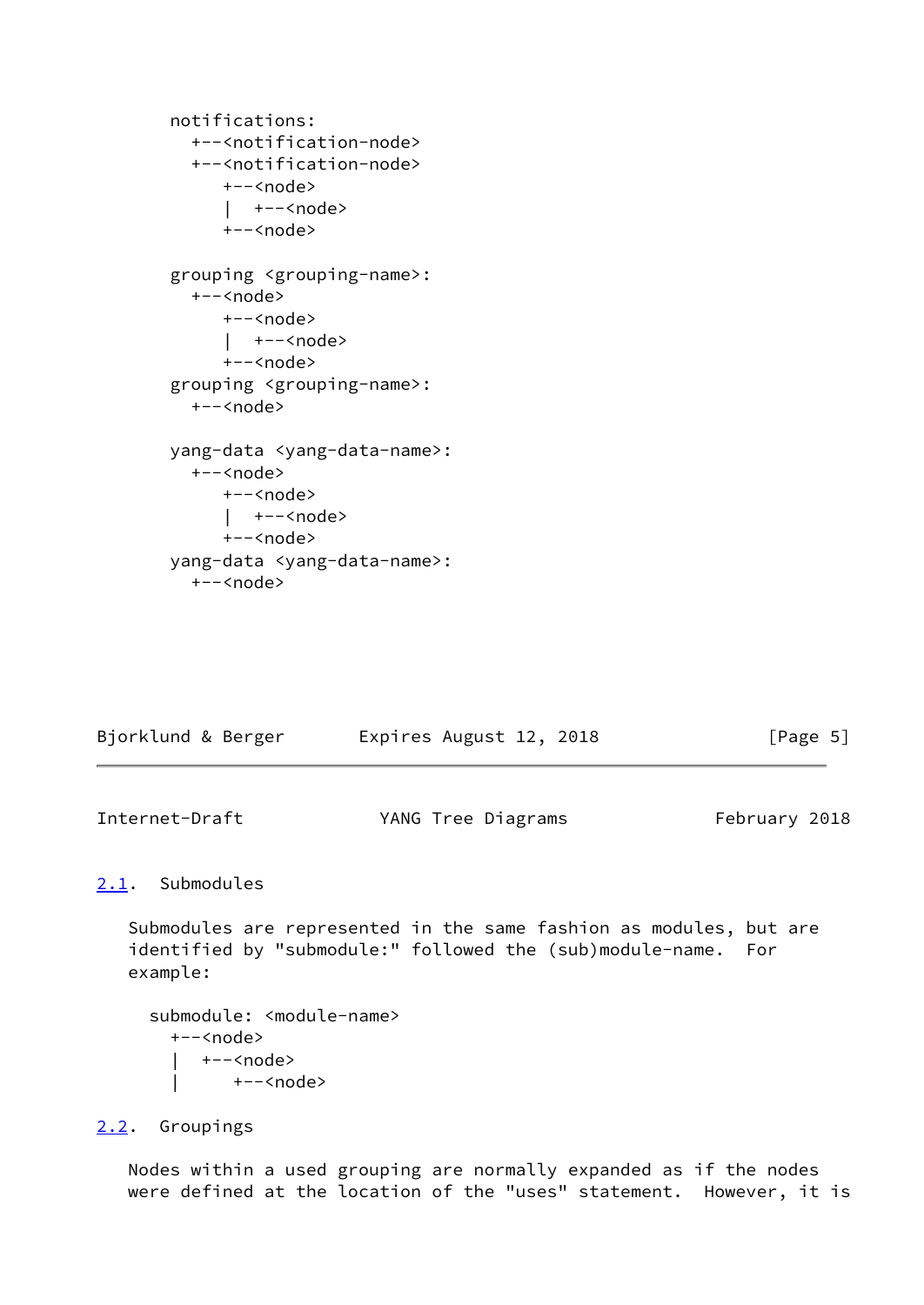also possible to not expand the "uses" statement, but instead print the name of the grouping.

 For example, the following diagram shows the "tls-transport" grouping from [\[RFC7407](https://datatracker.ietf.org/doc/pdf/rfc7407)] unexpanded:

 $+--rw$  tls +---u tls-transport

If the grouping is expanded, it could be printed as:

| +--rw tls                 |                         |
|---------------------------|-------------------------|
| +--rw port?               | inet:port-number        |
| +--rw client-fingerprint? | x509c2n:tls-fingerprint |
| +--rw server-fingerprint? | x509c2n:tls-fingerprint |
| +--rw server-identity?    | snmp:admin-string       |

Groupings may optionally be present in the "groupings" section.

## <span id="page-6-0"></span>[2.3](#page-6-0). yang-data

If the module defines a "yang-data" structure [[RFC8040](https://datatracker.ietf.org/doc/pdf/rfc8040)], these structures may optionally be present in the "yang-data" section.

<span id="page-6-1"></span>[2.4](#page-6-1). Collapsed Node Representation

 At times when the composition of the nodes within a module schema are not important in the context of the presented tree, sibling nodes and their children can be collapsed using the notation "..." in place of the text lines used to represent the summarized nodes. For example:

| Bjorklund & Berger | Expires August 12, 2018 | [Page 6] |  |
|--------------------|-------------------------|----------|--|
|                    |                         |          |  |

<span id="page-6-3"></span>

Internet-Draft YANG Tree Diagrams February 2018

 +--<node> | ... +--<node> +--<node> +--<node>

<span id="page-6-2"></span>[2.5](#page-6-2). Comments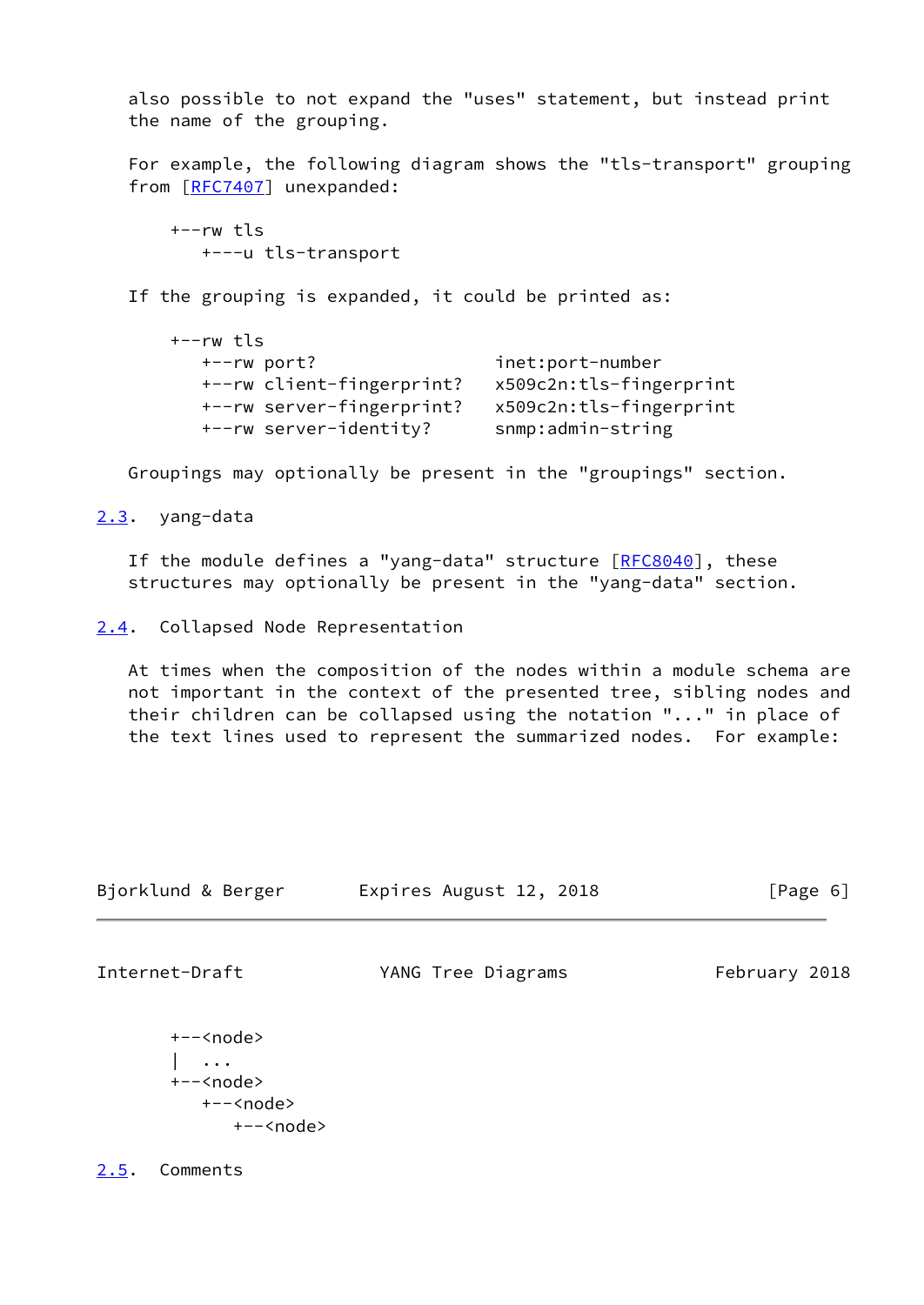```
 Single line comments, starting with "//" (possibly indented) and
    ending at the end of the line, may be used in the tree notation.
2.6. Node Representation
   Each node in a YANG module is printed as:
      <status>--<flags> <name><opts> <type> <if-features>
        <status> is one of:
          + for current
          x for deprecated
          o for obsolete
        <flags> is one of:
          rw for configuration data
          ro for non-configuration data, output parameters to rpcs
              and actions, and notification parameters
          -w for input parameters to rpcs and actions
          -u for uses of a grouping
          -x for rpcs and actions
          -n for notifications
          mp for nodes containing a "mount-point" extension statement
        <name> is the name of the node
          (<name>) means that the node is a choice node
         :(<name>) means that the node is a case node
          If the node is augmented into the tree from another module,
```
Bjorklund & Berger Expires August 12, 2018 [Page 7]

<span id="page-7-1"></span>

Internet-Draft YANG Tree Diagrams February 2018

its name is printed as <prefix>:<name>, where <prefix> is the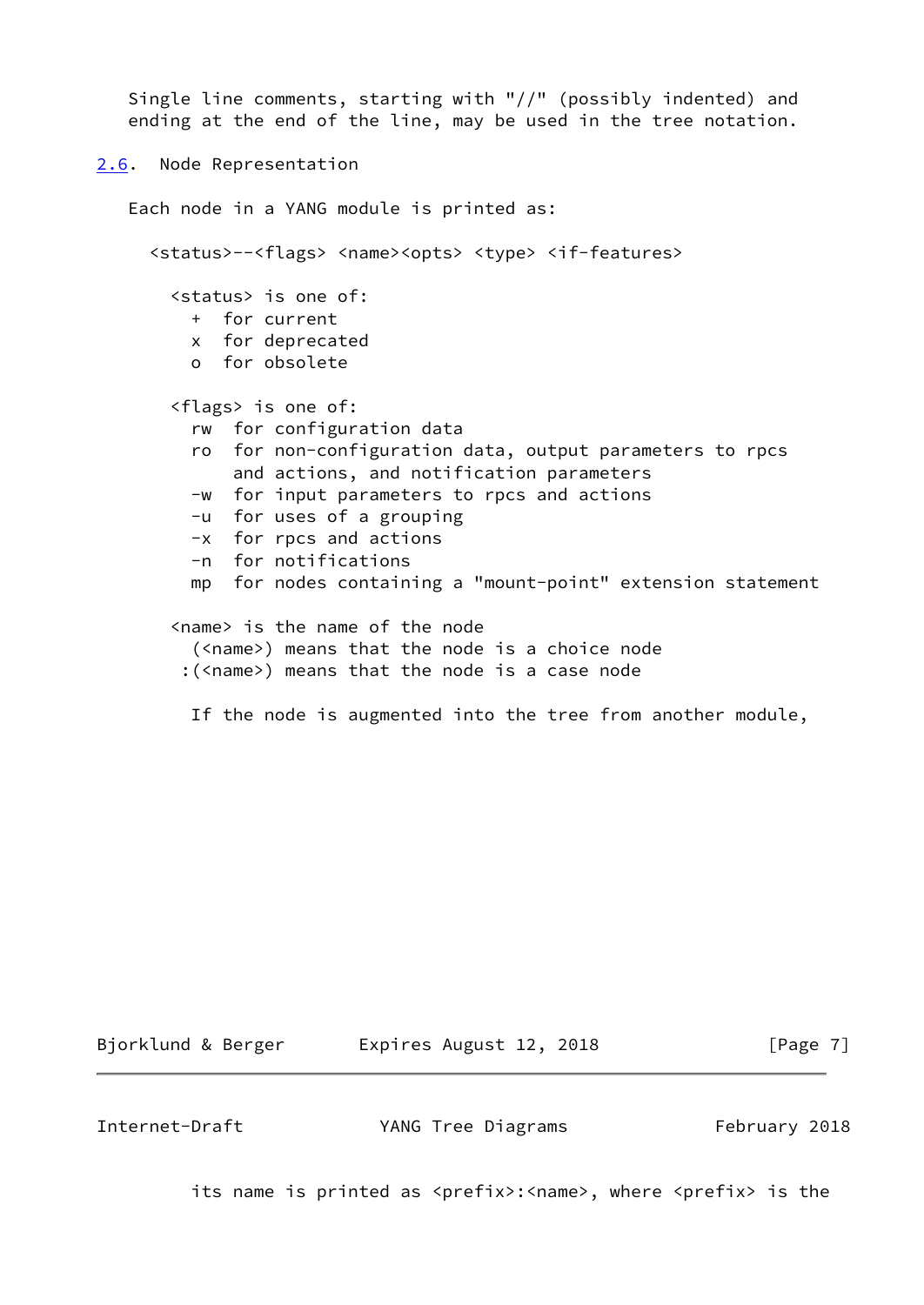prefix defined in the module where the node is defined. <opts> is one of: ? for an optional leaf, choice, anydata or anyxml ! for a presence container \* for a leaf-list or list [<keys>] for a list's keys / for a top-level data node in a mounted module @ for a top-level data node in a parent referenced module <type> is the name of the type for leafs and leaf-lists If the type is a leafref, the type is either printed as "-> TARGET", where TARGET is the leafref path, with prefixes removed if possible, or printed as "leafref".

 <if-features> is the list of features this node depends on, printed within curly brackets and a question mark "{...}?"

 Arbitrary whitespace is allowed between any of the whitespace separated fields (e.g., <opts> and <type>). Additional whitespace may for example be used to column align fields (e.g., within a list or container) to improve readability.

<span id="page-8-0"></span>[3](#page-8-0). Usage Guidelines For RFCs

 This section provides general guidelines related to the use of tree diagrams in RFCs.

<span id="page-8-1"></span>[3.1](#page-8-1). Wrapping Long Lines

 Internet Drafts and RFCs limit the number of characters that may in a line of text to 72 characters. When the tree representation of a node results in line being longer than this limit the line should be broken between <opts> and <type>, or between <type> and <if-feature>. The new line should be indented so that it starts below <name> with a white space offset of at least two characters. For example:

```
 notifications:
   +---n yang-library-change
      +--ro module-set-id
              -> /modules-state/module-set-id
```
 Long paths (e.g., leafref paths or augment targets) can be split and printed on more than one line. For example: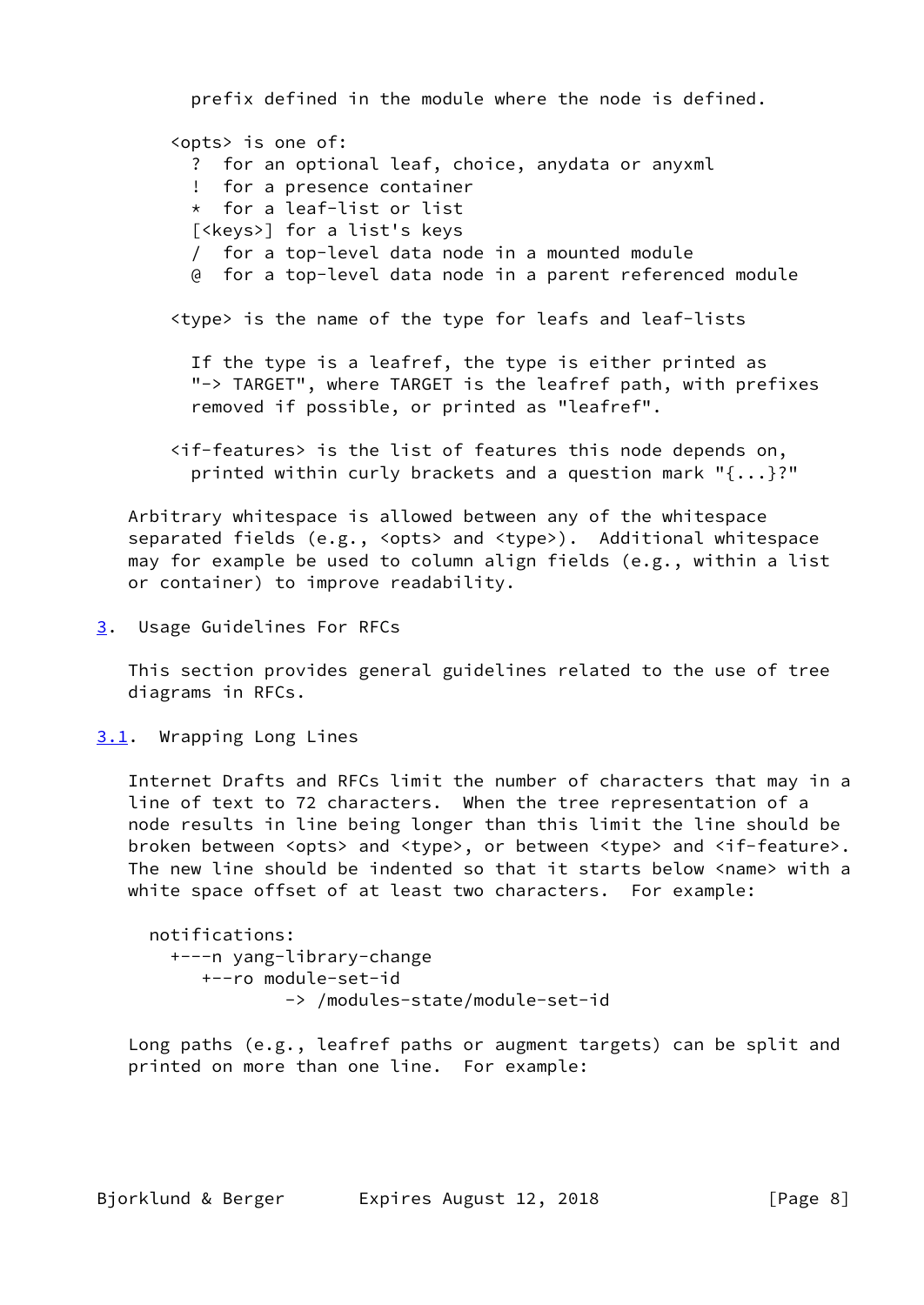<span id="page-9-1"></span>

 augment /nat:nat/nat:instances/nat:instance/nat:mapping-table /nat:mapping-entry:

 The previously mentioned "pyang" command can be helpful in producing such output, for example the notification diagram above was produced using:

pyang -f tree --tree-line-length 50 ietf-yang-library.yang

 When a tree diagram is included as a figure in an Internet Draft or RFC, "--tree-line-length 69" works well.

<span id="page-9-0"></span>[3.2](#page-9-0). Groupings

 If the YANG module is comprised of groupings only, then the tree diagram should contain the groupings. The 'pyang' compiler can be used to produce a tree diagram with groupings using the "-f tree - tree-print-groupings" command line parameters.

#### <span id="page-9-2"></span>[3.3](#page-9-2). Long Diagrams

 Tree diagrams can be split into sections to correspond to document structure. As tree diagrams are intended to provide a simplified view of a module, diagrams longer than a page should generally be avoided. If the complete tree diagram for a module becomes too long, the diagram can be split into several smaller diagrams. For example, it might be possible to have one diagram with the data node and another with all notifications. If the data nodes tree is too long, it is also possible to split the diagram into smaller diagrams for different subtrees. When long diagrams are included in a document, authors should consider whether to include the long diagram in the main body of the document or in an appendix.

An example of such a split can be found in [[RFC7407\]](https://datatracker.ietf.org/doc/pdf/rfc7407), where [section](#page-6-1) [2.4](#page-6-1) shows the diagram for "engine configuration":

 +--rw snmp +--rw engine // more parameters from the "engine" subtree here

Further, [section 2.5](#page-6-2) shows the diagram for "target configuration":

 +--rw snmp +--rw target\* [name] // more parameters from the "target" subtree here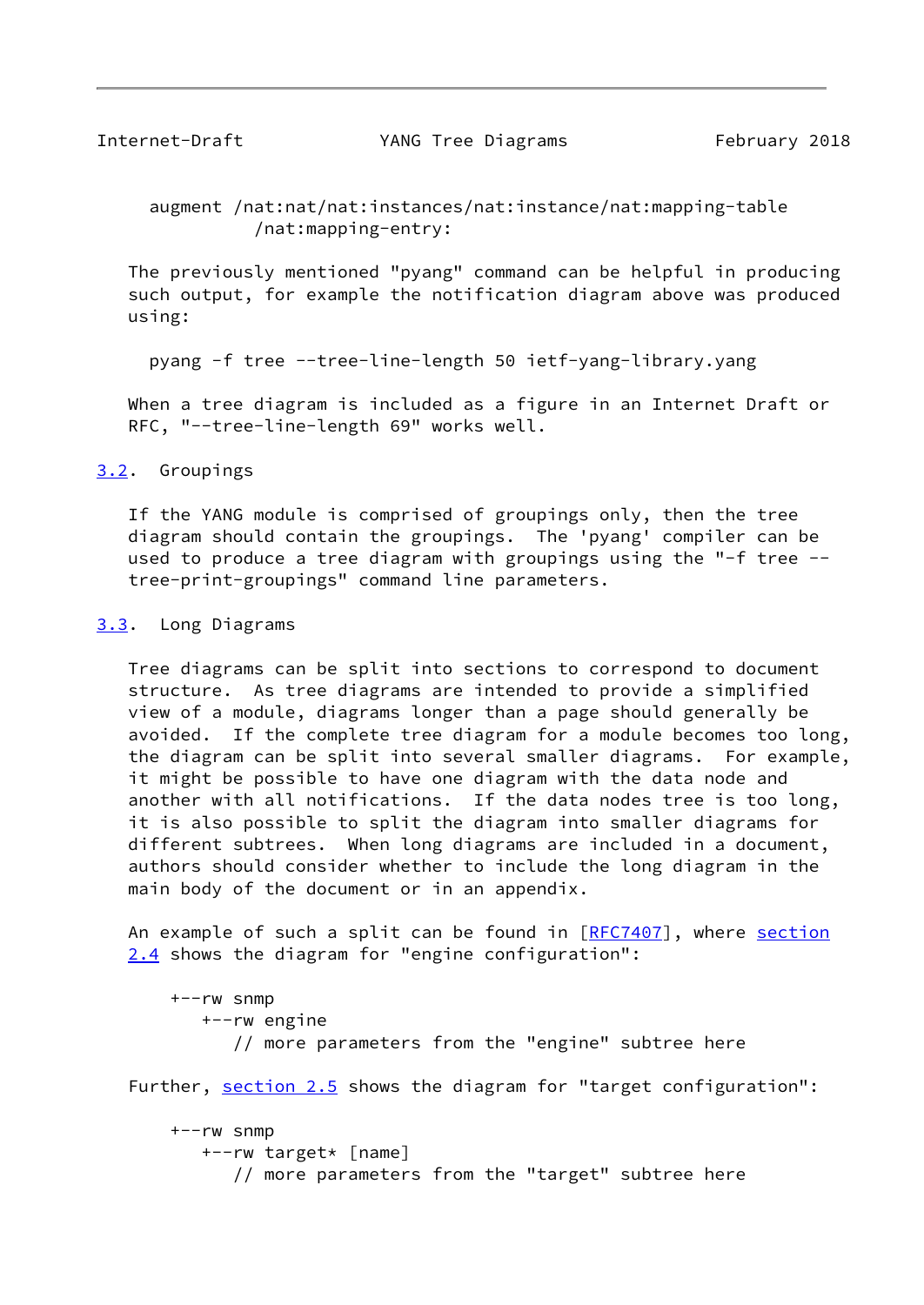The previously mentioned "pyang" command can be helpful in producing such output, for example the above example was produced using:

| Bjorklund & Berger | Expires August 12, 2018 | [Page 9] |
|--------------------|-------------------------|----------|
|--------------------|-------------------------|----------|

<span id="page-10-1"></span>

Internet-Draft YANG Tree Diagrams February 2018

pyang -f tree --tree-path /snmp/target ietf-snmp.yang

<span id="page-10-0"></span>[4](#page-10-0). YANG Schema Mount Tree Diagrams

YANG Schema Mount is defined in [\[I-D.ietf-netmod-schema-mount](#page-13-2)] and warrants some specific discussion. Schema mount is a generic mechanism that allows for mounting of one or more YANG modules at a specified location of another (parent) schema. The specific location is referred to as a mount point, and any container or list node in a schema may serve as a mount point. Mount points are identified via the inclusion of the "mount-point" extension statement as a substatement under a container or list node. Mount point nodes are thus directly identified in a module schema definition and can be identified in a tree diagram as indicated above using the "mp" flag.

In the following example taken from [\[I-D.ietf-rtgwg-ni-model](#page-13-3)], "vrf-root" is a container that includes the "mount-point" extension statement as part of its definition:

```
 module: ietf-network-instance
   +--rw network-instances
      +--rw network-instance* [name]
        +--rw name string
        +--rw enabled? boolean
        +--rw description? string
        +--rw (ni-type)?
        +--rw (root-type)
           +--:(vrf-root)
           | +--mp vrf-root
```
<span id="page-10-2"></span>[4.1](#page-10-2). Representation of Mounted Schema Trees

 The actual modules made available under a mount point is controlled by a server and is provided to clients. This information is typically provided via the Schema Mount module defined in [\[I-D.ietf-netmod-schema-mount](#page-13-2)]. The Schema Mount module supports exposure of both mounted schema and "parent-references". Parent references are used for XPath evaluation within mounted modules and do not represent client-accessible paths; the referenced information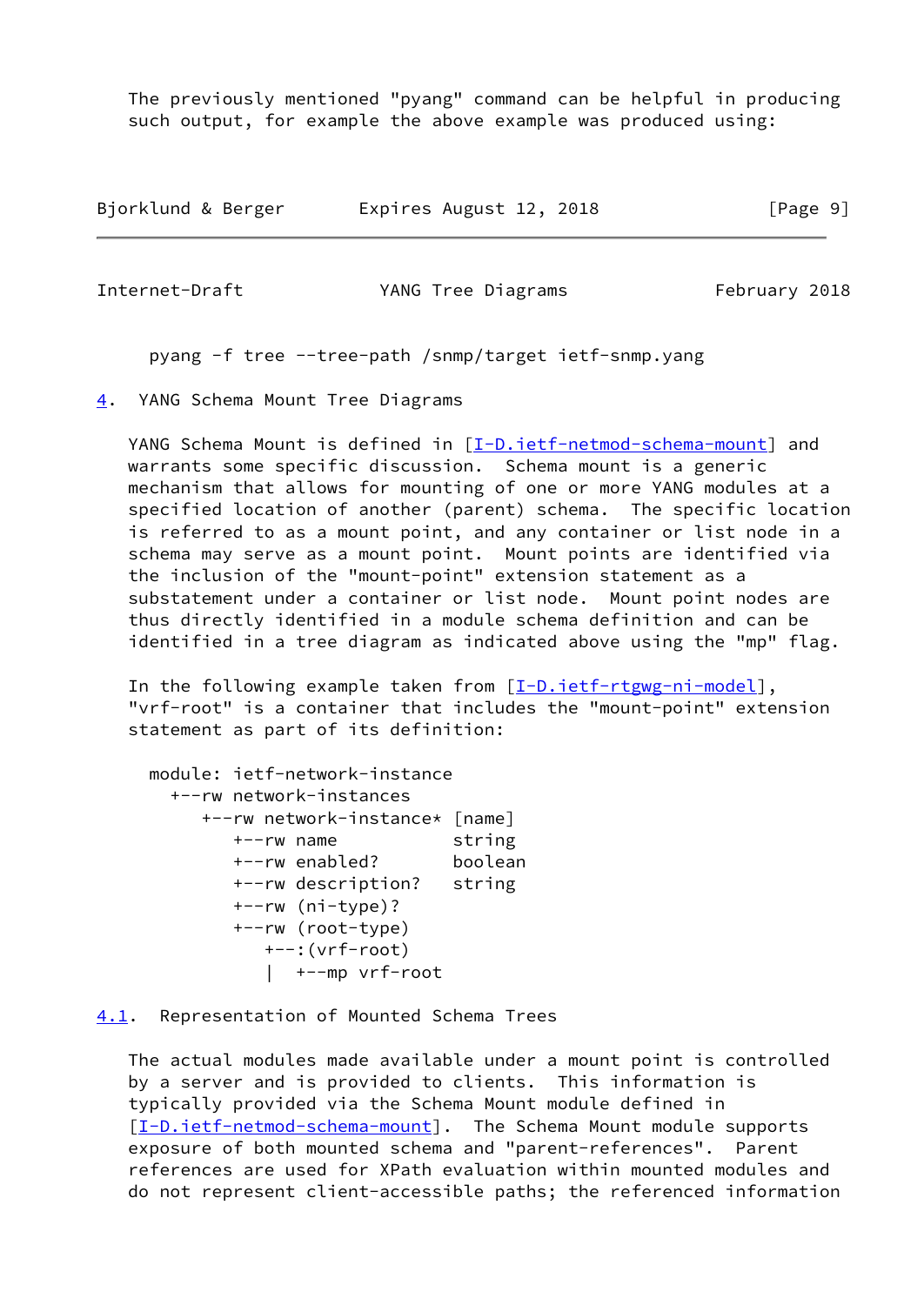is available to clients via the parent schema. Schema mount also defines an "inline" type mount point where mounted modules are exposed via the YANG library module.

 While the modules made available under a mount point are not specified in YANG modules that include mount points, the document defining the module will describe the intended use of the module and may identify both modules that will be mounted and parent modules that can be referenced by mounted modules. An example of such a

| Bjorklund & Berger | Expires August 12, 2018 | [Page 10] |
|--------------------|-------------------------|-----------|
|--------------------|-------------------------|-----------|

Internet-Draft YANG Tree Diagrams February 2018

 description can be found in [\[I-D.ietf-rtgwg-ni-model](#page-13-3)]. A specific implementation of a module containing mount points will also support a specific list of mounted and referenced modules. In describing both intended use and actual implementations, it is helpful to show how mounted modules would be instantiated and referenced under a mount point using tree diagrams.

 In such diagrams, the mount point should be treated much like a container that uses a grouping. The flags should also be set based on the "config" leaf mentioned above, and the mount related options indicated above should be shown for the top level nodes in a mounted or referenced module. The following example, taken from [\[I-D.ietf-rtgwg-ni-model](#page-13-3)], represents the prior example with YANG Routing and OSPF modules mounted, YANG Interface module nodes accessible via a parent-reference, and "config" indicating true:

```
 module: ietf-network-instance
   +--rw network-instances
      +--rw network-instance* [name]
         +--rw name string
         +--rw enabled? boolean
         +--rw description? string
         +--rw (ni-type)?
         +--rw (root-type)
            +--:(vrf-root)
               +--mp vrf-root
                  +--ro rt:routing-state/
                     | +--ro router-id?
                     | +--ro control-plane-protocols
                         | +--ro control-plane-protocol* [type name]
                            | +--ro ospf:ospf
                               | +--ro instance* [af]
```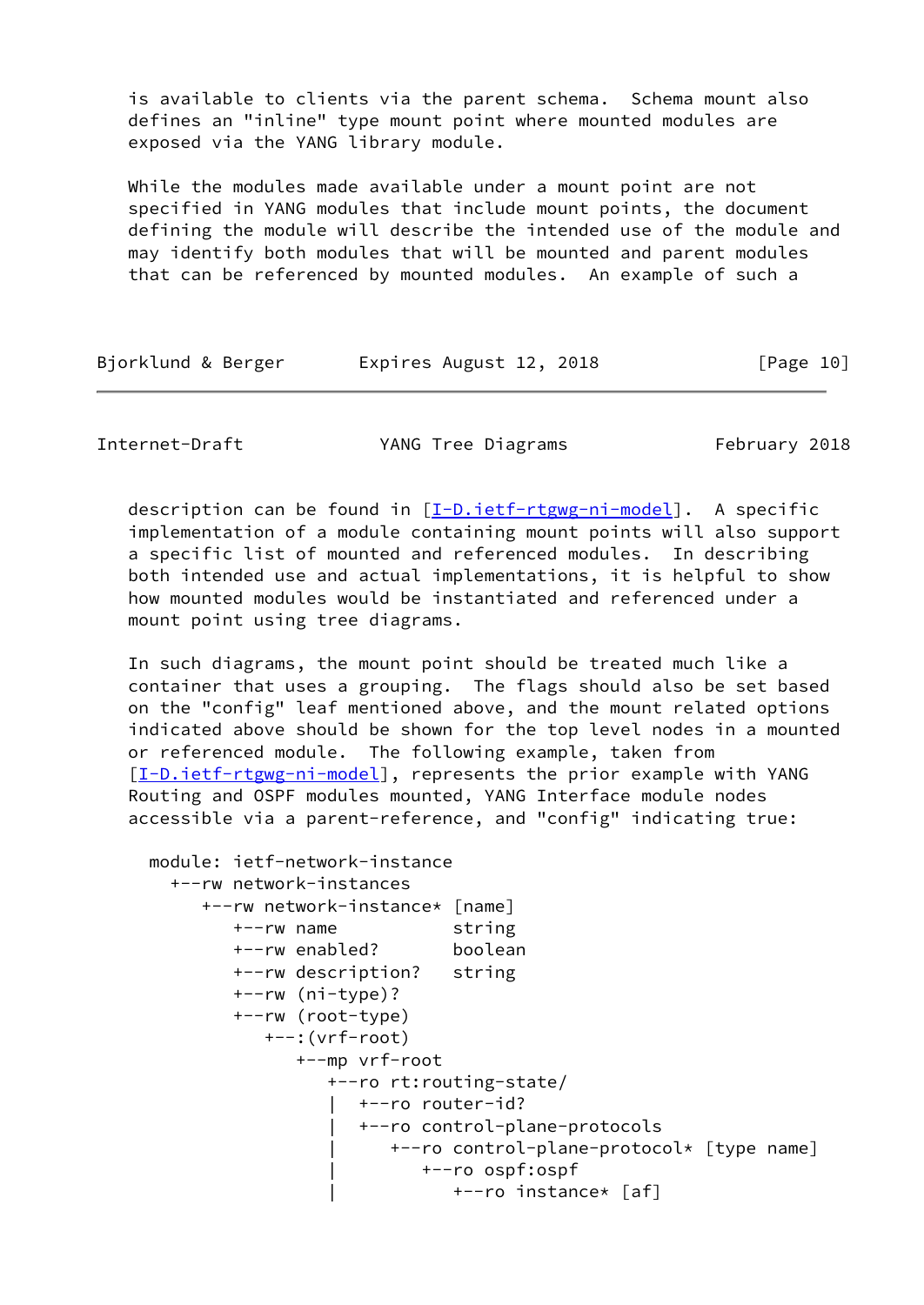| ... +--rw rt:routing/ | +--rw router-id? | +--rw control-plane-protocols | +--rw control-plane-protocol\* [type name] | +--rw ospf:ospf | +--rw instance\* [af] | ... +--ro if:interfaces@ | ... **| ...** | ... +--ro if:interfaces-state@ | ...

 It is worth highlighting that the OSPF module augments the Routing module, and while it is listed in the Schema Mount module (or inline

| Bjorklund & Berger | Expires August 12, 2018 | [Page 11] |
|--------------------|-------------------------|-----------|
|--------------------|-------------------------|-----------|

<span id="page-12-1"></span>Internet-Draft YANG Tree Diagrams February 2018

 YANG library) there is no special mount-related notation in the tree diagram.

 A mount point definition alone is not sufficient to identify if the mounted modules are used for configuration or for non-configuration data. This is determined by the "ietf-yang-schema-mount" module's "config" leaf associated with the specific mount point and is indicated on the top level mounted nodes. For example in the above tree, when the "config" for the routing module indicates false, the nodes in the "rt:routing" subtree would have different flags:

 +--ro rt:routing/ | +--ro router-id? | +--ro control-plane-protocols ...

<span id="page-12-0"></span>[5](#page-12-0). IANA Considerations

There are no IANA requests or assignments included in this document.

<span id="page-12-2"></span>[6](#page-12-2). Security Considerations

 There is no security impact related to the tree diagrams defined in this document.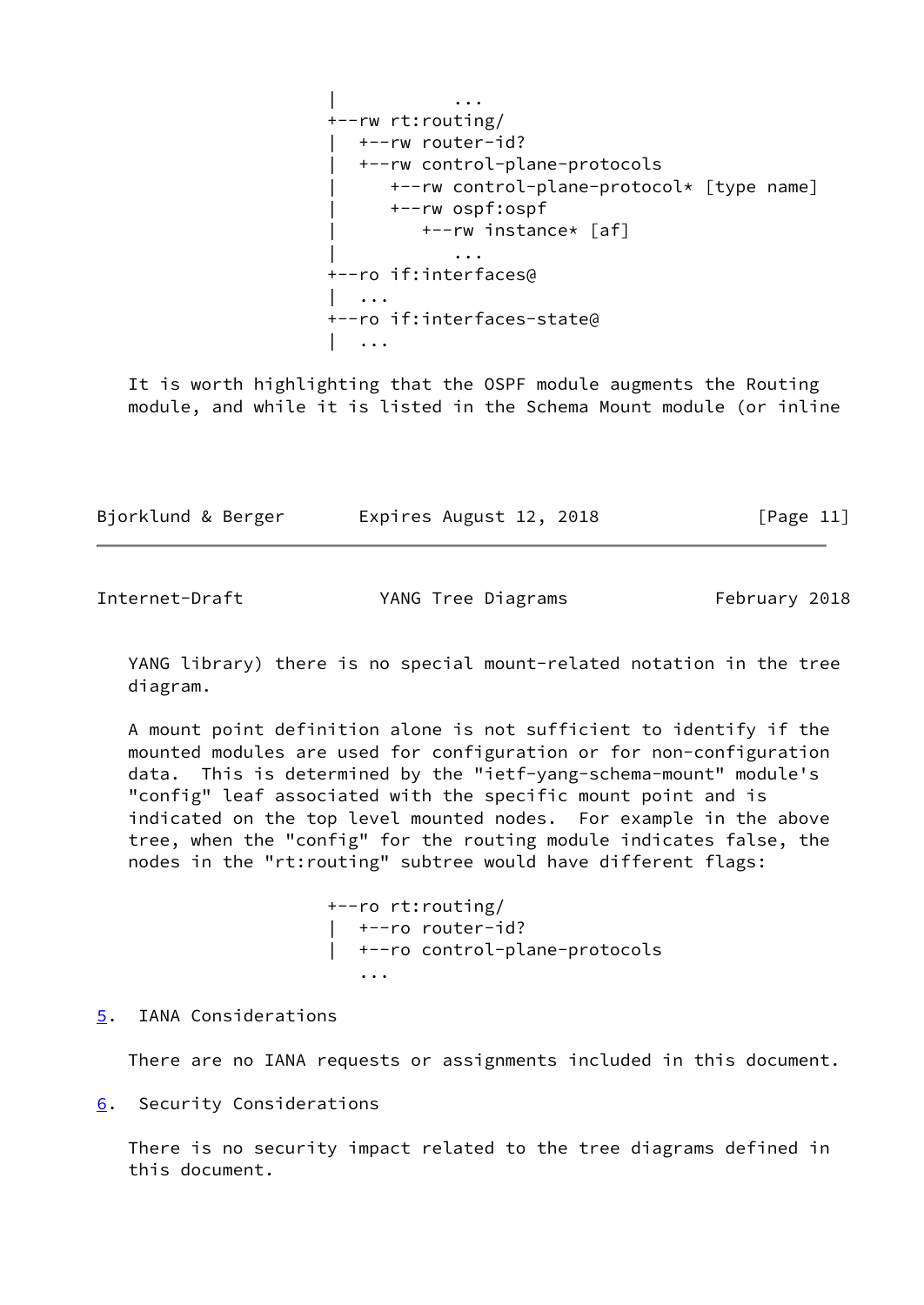# <span id="page-13-0"></span>[7](#page-13-0). Informative References

<span id="page-13-2"></span> [I-D.ietf-netmod-schema-mount] Bjorklund, M. and L. Lhotka, "YANG Schema Mount", [draft](https://datatracker.ietf.org/doc/pdf/draft-ietf-netmod-schema-mount-08) [ietf-netmod-schema-mount-08](https://datatracker.ietf.org/doc/pdf/draft-ietf-netmod-schema-mount-08) (work in progress), October 2017.

<span id="page-13-3"></span> [I-D.ietf-rtgwg-ni-model] Berger, L., Hopps, C., Lindem, A., Bogdanovic, D., and X. Liu, "YANG Network Instances", [draft-ietf-rtgwg-ni](https://datatracker.ietf.org/doc/pdf/draft-ietf-rtgwg-ni-model-05) [model-05](https://datatracker.ietf.org/doc/pdf/draft-ietf-rtgwg-ni-model-05) (work in progress), December 2017.

- [RFC6536] Bierman, A. and M. Bjorklund, "Network Configuration Protocol (NETCONF) Access Control Model", [RFC 6536](https://datatracker.ietf.org/doc/pdf/rfc6536), DOI 10.17487/RFC6536, March 2012, [<https://www.rfc](https://www.rfc-editor.org/info/rfc6536) [editor.org/info/rfc6536](https://www.rfc-editor.org/info/rfc6536)>.
- [RFC7223] Bjorklund, M., "A YANG Data Model for Interface Management", [RFC 7223](https://datatracker.ietf.org/doc/pdf/rfc7223), DOI 10.17487/RFC7223, May 2014, <[https://www.rfc-editor.org/info/rfc7223>](https://www.rfc-editor.org/info/rfc7223).

| Bjorklund & Berger | Expires August 12, 2018 | [Page 12] |
|--------------------|-------------------------|-----------|
|                    |                         |           |

<span id="page-13-1"></span>Internet-Draft YANG Tree Diagrams February 2018

- [RFC7407] Bjorklund, M. and J. Schoenwaelder, "A YANG Data Model for SNMP Configuration", [RFC 7407](https://datatracker.ietf.org/doc/pdf/rfc7407), DOI 10.17487/RFC7407, December 2014, <<https://www.rfc-editor.org/info/rfc7407>>.
- [RFC7950] Bjorklund, M., Ed., "The YANG 1.1 Data Modeling Language", [RFC 7950,](https://datatracker.ietf.org/doc/pdf/rfc7950) DOI 10.17487/RFC7950, August 2016, <[https://www.rfc-editor.org/info/rfc7950>](https://www.rfc-editor.org/info/rfc7950).
- [RFC8040] Bierman, A., Bjorklund, M., and K. Watsen, "RESTCONF Protocol", [RFC 8040](https://datatracker.ietf.org/doc/pdf/rfc8040), DOI 10.17487/RFC8040, January 2017, <[https://www.rfc-editor.org/info/rfc8040>](https://www.rfc-editor.org/info/rfc8040).

Authors' Addresses

 Martin Bjorklund Tail-f Systems

Email: mbj@tail-f.com